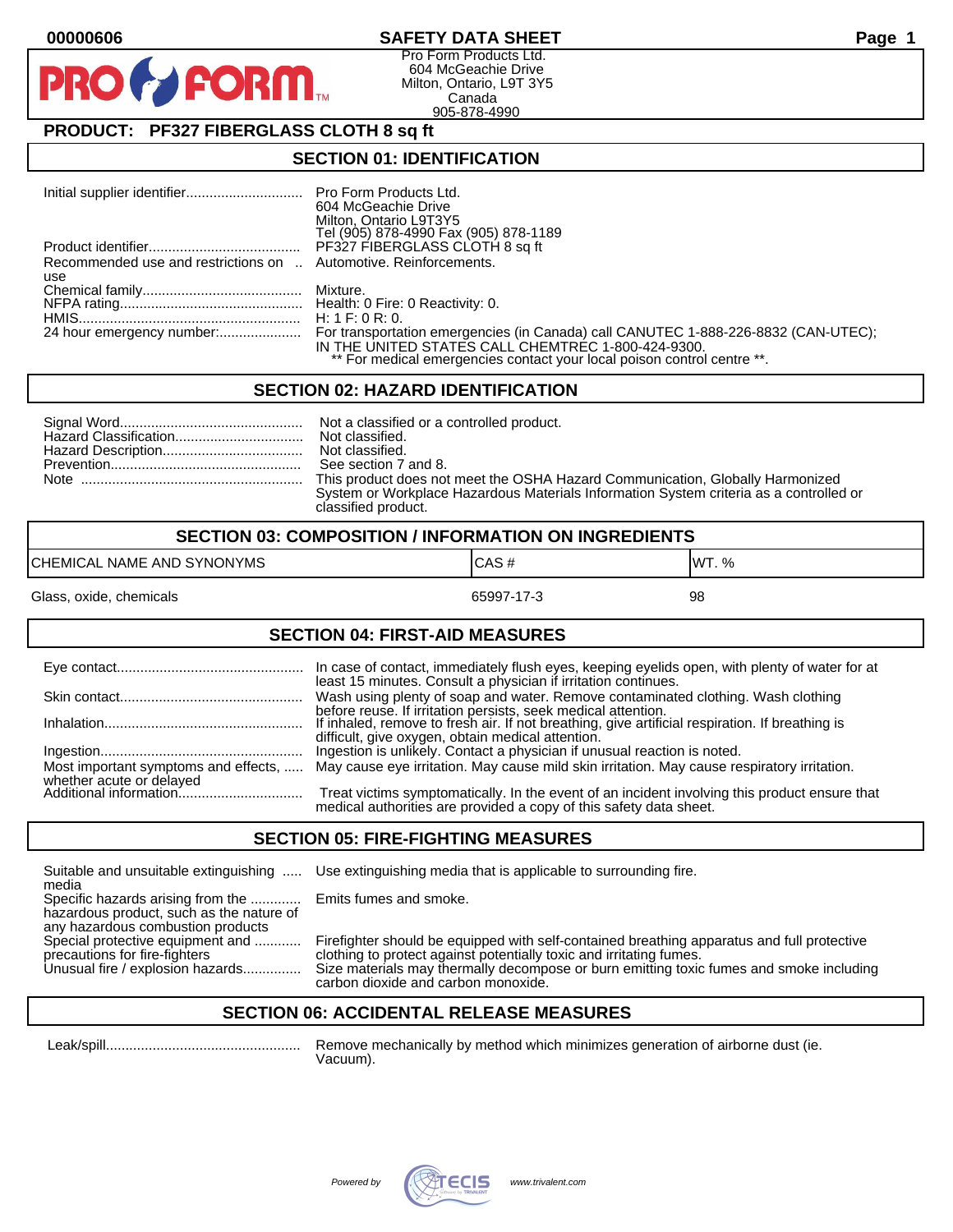**00000606 SAFETY DATA SHEET Page 2**

## **PRODUCT: PF327 FIBERGLASS CLOTH 8 sq ft**

#### **SECTION 07: HANDLING AND STORAGE**

Precautions for safe handling.................... Avoid skin and eye contact. Avoid breathing dust. Remove contaminated clothing before reuse. Wash thoroughly after handling. Wash contaminated clothing prior to reuse. Avoid chronic inhalation of dust. and fibres.<br>Store under cover to protect product.

Conditions for safe storage, including any incompatibilities

## **SECTION 08: EXPOSURE CONTROLS / PERSONAL PROTECTION**

| <b>INGREDIENTS</b>               | TWA                                                                             | <b>ACGIH TLV</b><br><b>STEL</b>                                                                                                                                                                                                                                                                                                                                                                                                                                                                                                                                                                                 | <b>OSHA PEL</b><br>PEL                                                                               | <b>STEL</b> | <b>NIOSH</b><br>IREL                                         |
|----------------------------------|---------------------------------------------------------------------------------|-----------------------------------------------------------------------------------------------------------------------------------------------------------------------------------------------------------------------------------------------------------------------------------------------------------------------------------------------------------------------------------------------------------------------------------------------------------------------------------------------------------------------------------------------------------------------------------------------------------------|------------------------------------------------------------------------------------------------------|-------------|--------------------------------------------------------------|
| Glass, oxide, chemicals          | Synthetic vitreous<br>fibers: $1 f/cc$<br>(continuous filament<br>glass fibers) | No data                                                                                                                                                                                                                                                                                                                                                                                                                                                                                                                                                                                                         | Total nuisance dust: No data<br>$15 \text{ mg/m}$<br>Respirable nuisance<br>dust: $5 \text{ mg/m}$ 3 |             | Total glass dust: 5<br>mq/m3<br>Respirable<br>fibers: 3 f/cc |
| Appropriate engineering controls |                                                                                 | Local exhaust ventilation is recommended. NIOSH/MSHA-approved dust respirator<br>recommended if the airborne dust concentration is near or exceeds the nuisance dust<br>exposure limits.<br>Safety glasses.<br>Wear protective gloves.<br>Wear adequate protective clothes. Wear long sleeves and trousers to prevent dermal<br>exposure.<br>Safety boots per local regulations.<br>Emergency showers and eye wash stations should be available. Employees should wash<br>their hands and face before eating, drinking, or using tobacco products.<br>Adequate ventilation to avoid chronic inhalation of dust. |                                                                                                      |             |                                                              |

# **SECTION 09: PHYSICAL AND CHEMICAL PROPERTIES**

| Appearance/Physical state                      | Solid. Fibers assembled into fabrics. |
|------------------------------------------------|---------------------------------------|
|                                                | White.                                |
|                                                | No odour.                             |
| Odour threshold (ppm)                          | Not applicable.                       |
| Vapour pressure (mm Hg)                        | Not applicable.                       |
|                                                | Not applicable.                       |
|                                                | 2.6 (Glass).                          |
|                                                | Not applicable.                       |
| Melting / Freezing point (deg C)               | Not applicable.                       |
|                                                | Insoluble.                            |
| Initial boiling point / boiling range (deg C). | Not applicable.                       |
|                                                | Not applicable.                       |
| Flash point (deg C), method                    | Does not support combustion.          |
| Auto ignition temperature (deg C)              | Not applicable.                       |
| Upper flammable limit (% vol)                  | Not applicable.                       |
| Lower flammable limit (% vol)                  | No Data.                              |
| Partition coefficient — n-octanol/water        | No data.                              |
|                                                | Non volatile.                         |
|                                                | Not Applicable.                       |
|                                                |                                       |

#### **SECTION 10: STABILITY AND REACTIVITY**

| Possibility of hazardous reactions    |
|---------------------------------------|
| Conditions to avoid, including static |
| discharge, shock or vibration         |
| Hazardous decomposition products      |

This is a stable material. Will not react. Will not occur under normal temperature and pressure. Hydrofluoric acid will attack glass.

See hazardous combustion products section 5.

## **SECTION 11: TOXICOLOGICAL INFORMATION**

#### INGREDIENTS LC50 LD50

Glass, oxide, chemicals Note and America Control of the North American Note and America North America North America North America North America North America North America North America North America North America North Am

| Effects of acute exposure |
|---------------------------|
|                           |

Eye contact. Skin contact. Inhalation.

Fiber glass may cause temporary skin irritation in certain individuals. Fiber glass may cause temporary eye irritation and upper respiratory irritation.

Effects of chronic exposure....................... No known adverse effects.